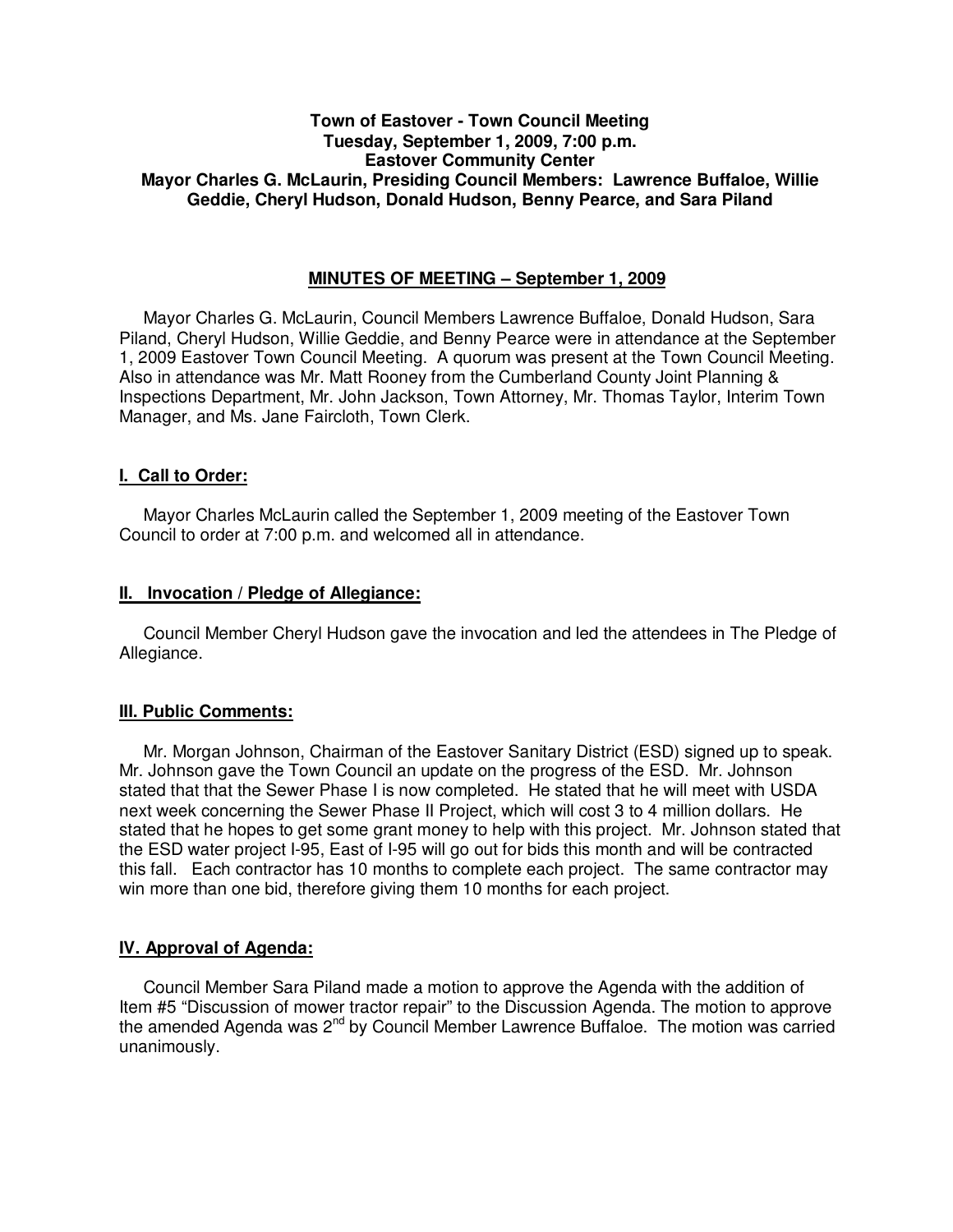# **V. Consent Agenda:**

- 1. Consider approval of the August 4, 2009 Town Council Minutes.
- 2. Consider approval of the August 18, 2009 Minutes.
- 3. Consider approval of the July 31, 2009 Financial Report.

 Council Member Lawrence Buffaloe made a motion to approve the Consent Agenda as stated. The motion was 2<sup>nd</sup> by Council Member Sara Piland. The motion was carried unanimously.

# **VI. Discussion Agenda:**

# **Agenda Item #1:**

# **Update by Mr. Taylor on the status of the USDA Rural Development application for our Town Hall**.

 Mr. Tom Taylor, Interim Town Manager stated that a Request for Qualifications (RFQ) has been prepared and sent for advertisement in the Fayetteville Observer for publication on September 2, 2009, and also sent to the USDA. The deadline for submission is September 24, 2009. We hope to have award in place this month.

# **Agenda Item #2:**

### **Approval of Resolutions for the following:**

### **a. Personnel Policy**

 Council Member Sara Piland made a motion to adopt the Resolution for the Personnel Policy as stated. The motion was  $2^{nd}$  by Council Member Donald Hudson. The motion was carried unanimously with a vote of 7 to 0.

### **b. Purchasing Policy**

Council Member Cheryl Hudson made a motion to adopt the Resolution for the Purchasing Policy with amendments to reflect current law. The motion was  $2<sup>nd</sup>$  by Council Member Willie Geddie. The motion was carried unanimously with a vote of 7 to 0.

### **c. Records Retention Disposition Policy**

Council Member Cheryl Hudson made a motion to adopt Resolution for the Records Retention Disposition Policy. The motion was  $2^{nd}$  by Council Member Donald Hudson. The motion was carried unanimously with a vote of 7 to 0.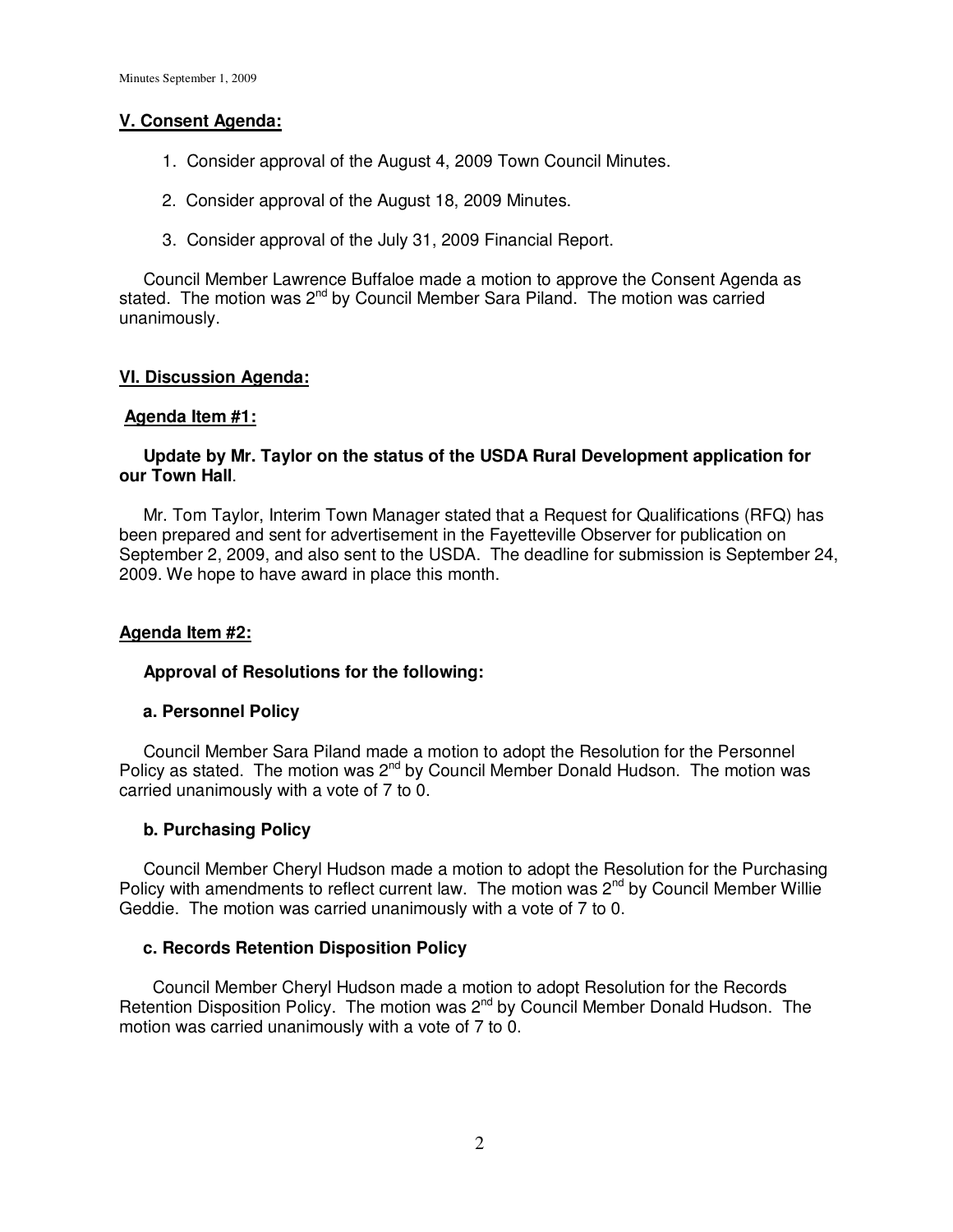#### **Agenda Item # 3:**

#### **Proclamation "Constitution Week 2009" by Council Member Benny Pearce**.

 Council Member Benny Pearce read the Proclamation for "Constitution Week 2009. He stated it is a privilege and duty of the American people to commemorate the 222nd anniversary of the drafting of the Constitution of the United States of America with appropriate ceremonies and activities. He stated that Public Law 915 guarantees the issuing of a proclamation each year by the President of the United States of America designating September 17 through 23, 2009 as Constitution Week. Council Member Pearce stated that Mayor Charles G. McLaurin has proclaimed the week of September 17 through 23, 2009 as "CONSTITUTION WEEK", and urge all citizens to study the Constitution, and reflect on the privilege of being an American with all the rights and responsibilities, which that privilege involves.

#### **Agenda Item # 4:**

 **Public Hearing for Case No. P09-15. Rezoning of 18.2 +/- Acres from RR Rural Residential to R7.5 Residential or to a more Restrictive Zoning District, Located at 4329 Dunn Road and West of Dunn Road (US HWY 301), North of (SR 1722) Beard Road, Submitted by Loyd Landry and Owned by Gene F. Williford, Sr. (Eastover)** 

Mayor Charles McLaurin made a declaration to **Open the Public Hearing**.

 Mr. Matt Rooney briefed the Town Council concerning Case No. P09-15. He stated that the owner is requesting rezoning of 18.2 acres +/- Acres from RR Rural Residential to R7.5. The property frontage & location is 225.00 +/- on Dunn Road with the depth of 1,330.00 +/-. Surrounding zoning is North & East M9P) & RR South; C (P), RR, RR/CU (used motor vehicles sales and a residence), R6 & R6A; West: RR & R6A. Mr. Rooney stated the surrounding land use is a Cemetery, residential (including multi-family and manufactured homes), woodlands and farmland. He stated that water and sewer is available on this property with no soil limitations. Mr. Rooney stated that Dunn Road is identified in the Highway Plan as a major thoroughfare and the plan calls for widening to a multi-land facility. He stated that the density or RR/R20/R20A – 39 lots/40 units, R15 – 52 lots/53 units. R7.5 – 105 lots/106 units; Density (minus 15% for r/w: RR/R20/R20A – 33 lots/34 units, R15 – 44 lots/45 units, R7.5 – 89 lots/90 units).

 Mr. Rooney stated that the Cumberland County Planning & Inspections Staff recommends denial of R7.5 Residential; however, the staff does recommend approval of R15 Residential district based on the following:

 1. Although the R7.5 meets the standards for the Land Use Policies Plan, the recommendation of R15 is more consistent with lot sizes in the surrounding area and more in keeping with the Eastover Area Detailed Land Use Plan.

 2. The recommendation of low density residential development is consistent with the location criteria for this area as established in the Land Use Policies Plan, recently adopted by the Planning Board.

 3. Although the Eastover Area Detailed Land Use Plan designates "one acre residential lots" for this area, it was adopted prior to utilities being present.

 4. Public utilities are present at this location. The R20 and R20A zoning districts could also be considered as suitable for this location.

There was one person present to speak in favor of Case No. P09-15. The speaker was Mr.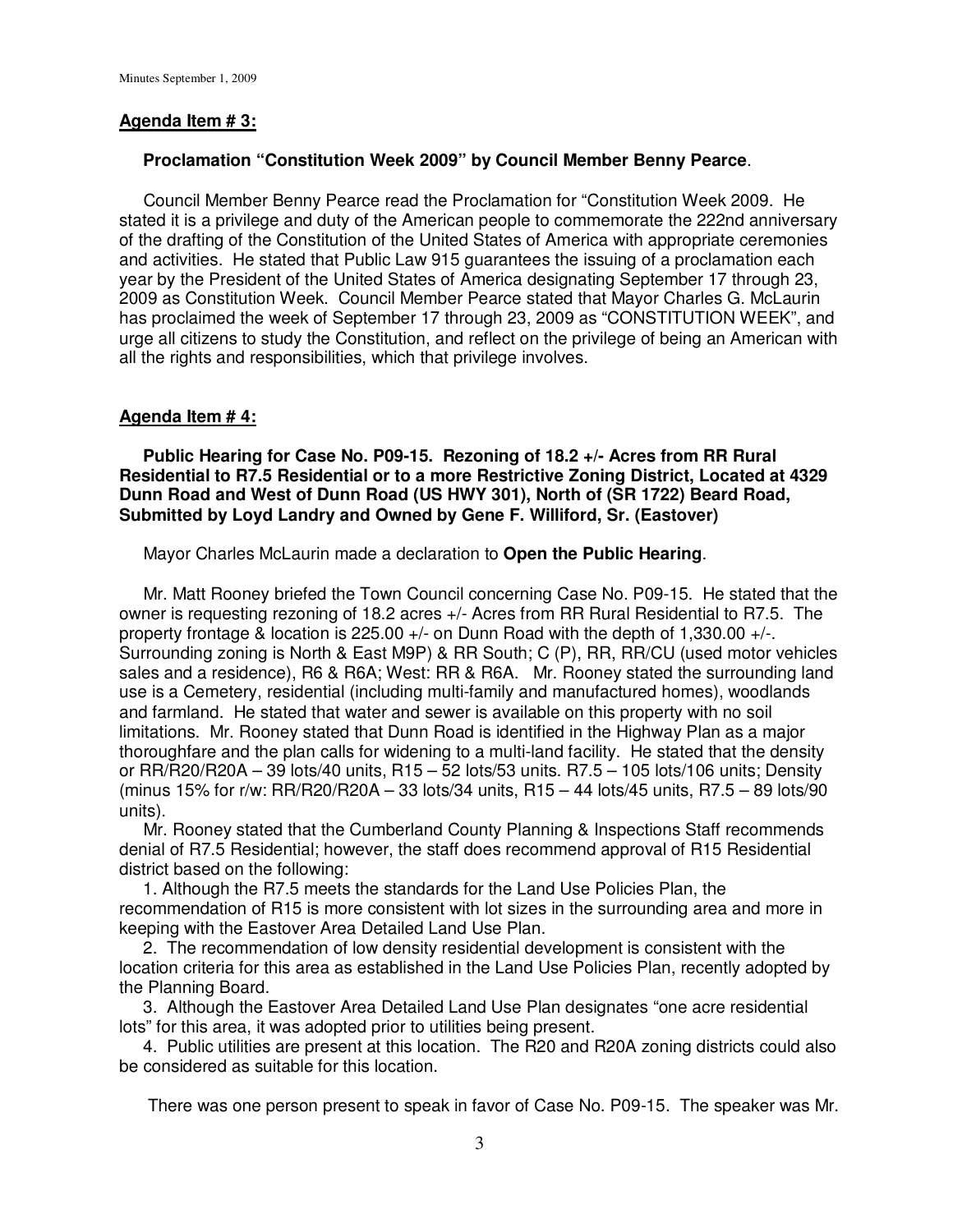Gene Williford, Sr., applicant and owner of the property.

 There were seven people present to speak against Case No. P09-15. They are as follows: Mr. Charles Godwin, Mrs. Julia Godwin, Mr. Morgan L. Johnson, Mrs. Marilyn Johnson, Mr. Stephen Lucas, Mrs. Mary Ganus, and Mrs. Liz Reeser, residents living near the property of Case No. P09-15.

Mayor McLaurin asked if the applicant would like to come forward.

 Mr. Gene Williford came forward to **speak in favor** as the applicant of Case P09-15. Mr. Williford stated that he and his family have lived in Eastover for five generations. Mr. Williford stated he did not want to put 80 units on this property, he wants 50 to 55 units for Retirement Homes, Condominiums, and Town Houses. The center will be for a recreational area for cookouts, Gazebo, work-out room, etc. Mr. Williford stated that this is a 12 million dollar project and would bring in a lot of revenue for the Town of Eastover. Mr. Williford stated that he would not invest 12 million dollars into something that people would not buy. Eastover is going to develop at some point in time, and a as native of Eastover he wants to develop this property. Mr. Williford stated that what he intends to do will be good for the community, and he does not want the Town Board to judge the case by what someone has said. Mr. Williford asked the Town Council to vote their conscious. He stated that he will develop this property the very best he can for the Town.

 Mr. Charles Godwin **spoke against** the zoning of R7.5 Residential on Case No. P09-15. Mr. Godwin asked the Town Council to explain the zoning of R15, R20, RR Residential, and R7.5. Mayor McLaurin asked Mr Matt Rooney to explain the different types of zoning to Mr. Godwin. Mr. Rooney stated that R15 allows for single and multifamily dwellings with no manufactured homes; RR Residential allows for single and multifamily dwellings and manufactured homes; R20 allows for no manufactured homes with the exception of the density (number of units to be put on the land); R7.5 allows no manufactured homes but limited to density, meaning the number of units you can put on property.

 Mrs. Julia Godwin **spoke against** Case No. P09-15. She stated that she is requesting denial of rezoning to R7.5. She also stated that until tonight, she or others did not know what the intentions of Mr. Williford was concerning this property. She realizes that the revenue would help the Town but she is worried about the property values going up, as many around the area are on fixed incomes. She is stated that she is also worried about the noise and traffic in this area when developed. Mrs. Godwin stated that she felt a zoning of R15 would be better for this area, and that she is not against development.

 Mr. Morgan Johnson **spoke against** Case No. P09-15. Mr. Johnson stated that he is Chairman of the Eastover Sanitary District. He stated that we have 13,000 people that will be affected by this change. He stated that he is requesting the rezoning be denied as presented. Mr. Johnson stated that the water and sewer in this area is funded by the USDA and NC Rural Center, and it must be designed as a rural setting, not on speculation of future development. Mr. Johnson stated that if this zoning of R7.5 is approved, it may take away from others getting water and sewer, if all the funds are used for this particular project. The Town Clerk informed Mr. Johnson that his speaking time was up. The next speaker Mrs. Marilyn Johnson deferred her time to Mr. Morgan Johnson. Mr. Johnson stated that the zoning for this area in the Land Use Plan calls for this area to be A1. This was grandfathered in as RR Rural Residential and if rezoned to anything it should be to A1, not anything less. Mr. Johnson stated that the Eastover Land Use Plan should be followed. Mr. Johnson stated that the Town collectively made the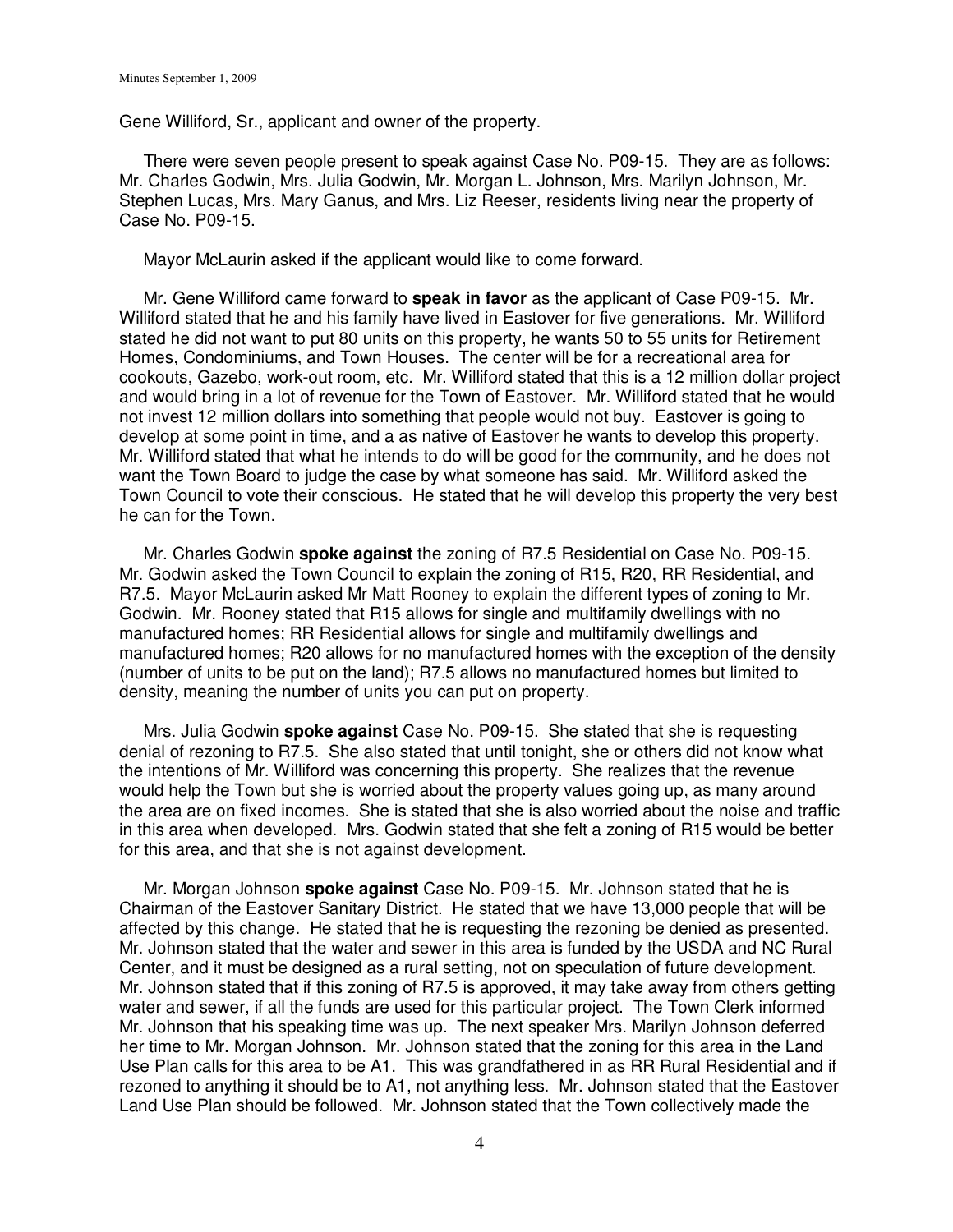decision to make the Koenig property developer abide by the Land Use Plan, so why should the Town make an exception to another developer. The Town would be setting a precedent.

 Mr. Stephen Lucas **spoke against** Case No. P09-15. Mr. Lucas stated that he is not opposed to Eastover growing. He stated that he had spoken to Mr. Landry last week and he told him the plan Mr. Williford described had been scrapped. Mr. Lucas stated that he did not want developers to come in and stack houses such as what has been described. He stated that he had worked in Fayetteville for 12 years and has seen the problems with areas such as proposed. He feels it will cost the Town more than it will take earn in revenue.

 Mrs. Mary Garner **spoke against** Case No. P09-15. Mrs. Garner stated that she is new to Eastover. Mrs. Garner stated that her family had the Land Grant from the King of England as was described here tonight. She stated that this is a community that is stable and its people will be here for a lifetime. We know the value of land, community unity, and nature (i.e. birds, trees, squirrels). She stated that we as a Town need to preserve this wonderful community.

 Mrs. Liz Reeser **spoke against** Case No. P09-15. She stated that she is speaking as the contact person for the Citizens Committee for the Detailed Land Use Plan. Mrs. Reeser stated that this request does not meet the Land Use Plan, and would hope that the Town Council will support the Land Use Plan as the County has done. Mrs. Reeser stated that she is also a member of the Eastover Sanitary District and supports what Mr. Morgan Johnson has stated.

 Mr. Gene Williford **spoke in rebuttal**. Mr. Williford addressed the traffic problems that have been brought up tonight. He stated that before he came here tonight he went into the East Ridge Subdivision coming in or out was only one vehicle. There are more than 60 people that live in that subdivision, and there are no traffic problems.

 Mr. Williford stated that he had talked to the Planning Department in Cumberland County and they say the Land Use Plan is obsolete. He stated that this came across years ago when there was no water or sewer in Eastover. He stated that he does not buy this problem with the Land Use Plan.

 Mr. Williford stated that as far as the water and sewer that Mr. Johnson was referring, you and I as taxpayers are paying for this water and sewer, not Eastover. Mr. Williford stated that he purchased this property to develop, not for the birds and the squirrels. This property will be developed, if not by him, it will be someone else. If I sell the property to someone else, they will develop it, whether they will do a good job or not. Mr. Williford stated that he knows that he would do a good job in developing this property. Mr. Williford stated he understands the people's concerns, but he feels that he is right.

 Council Member Lawrence Buffaloe asked if he understood Mr. Williford that he wants to put 50 to 55 units on this property. Council Member Buffaloe stated that R7.5 states that over 100 units can be put in there. Mr. Matt Rooney confirmed that 89 to 100 units could be put on R7.5 zoning. Mr. Williford stated that his intention was 50 to 55 units. He stated that he has 18 acres, which 3 acres will be for streets, 1 acre for a retention pond, and 2 acres for the recreation area. The maximum units you could put on 12 acres of land would be 60 units. He plans to put 50 to 55 units and would be willing to put that in writing as a condition for use. Council Member Buffaloe stated that zoning it R15 would have the same as stated above. Mr. Williford stated that was correct. Mr. Rooney stated that if Mr. Williford had submitted a density plan with his proposal for rezoning you would have all this laid out for you. Council Member Donald Hudson stated that he is not opposed to density but would like to see a density plan. Mr. Williford asked if he could be restricted to 60 homes as the maximum in this case. Mr. Taylor stated it could not, because it was submitted as a straight rezoning case on R7.5.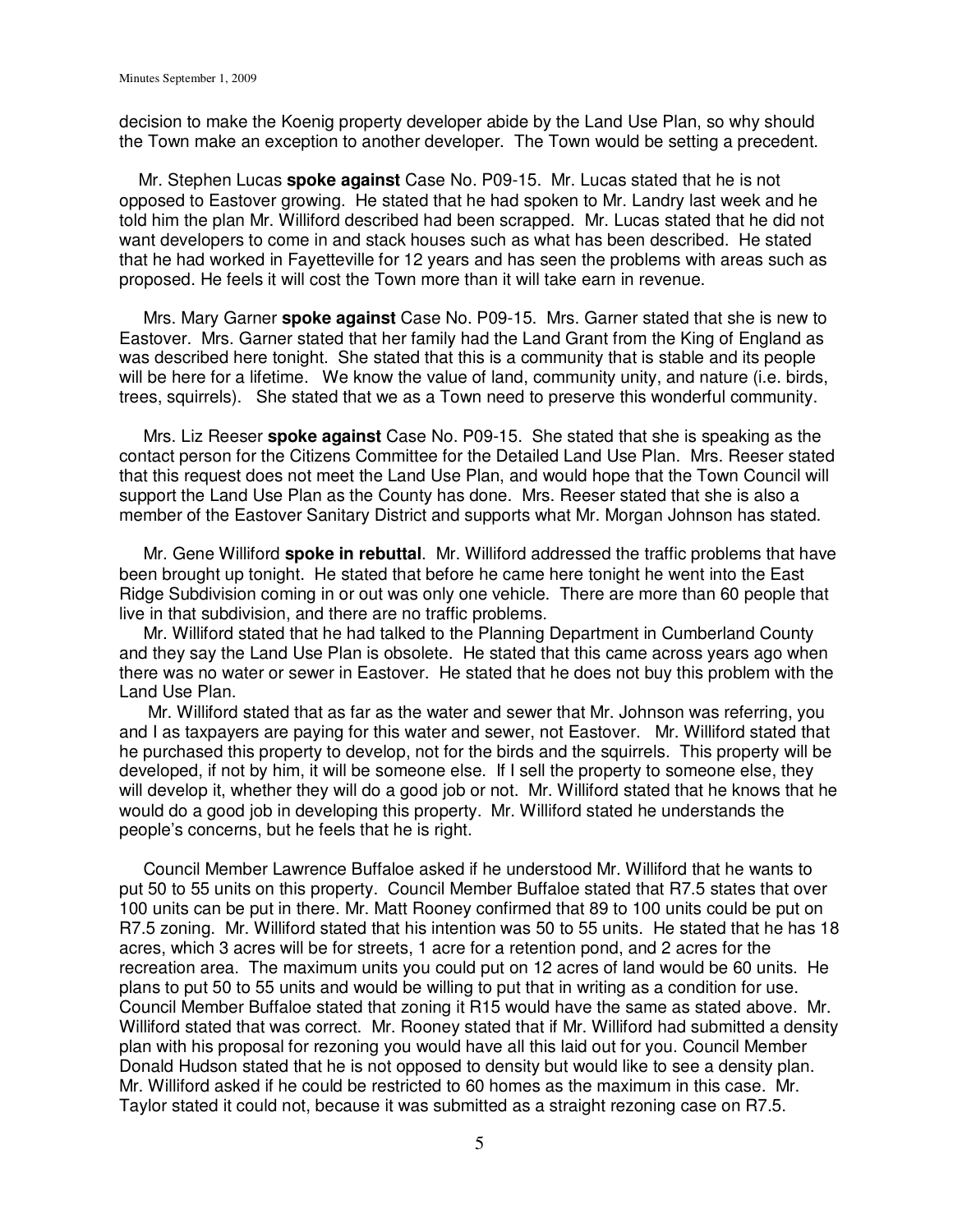Attorney Jackson stated that this could be changed to R15 at this meeting, if Mr. Williford so desired. Mr. Williford did not comment that he wanted the R15 zoning considered at the Town Council Meeting, therefore the Town Council Members considered only the rezoning to R7.5.

 Mayor McLaurin asked for a motion to **close the Public Hearing**. Council Member Benny Pearce made a motion to close the Public Hearing on Case No. P09-15. Council Member Sara Piland  $2<sup>nd</sup>$  the motion. The motion was carried unanimously with a vote of 7 to 0.

 Council Member Sara Piland made a motion to deny the rezoning of 18.2 +/- acres from RR Rural Residential to R7.5 Residential on Case No. P09-15. The motion was 2<sup>nd</sup> by Council Member Donald Hudson. The motion was carried unanimously with a vote of 7 to 0.

#### **Agenda Item # 5:**

#### **Discussion of mower tractor repair.**

Mr. Taylor stated that he had received a phone call from Mr. Daniel West asking the Town for assistance financially in repairing his mower tractor. Mr. West uses his mower tractor to keep up the Community Center grounds. The agreement with the Town was that he provides his own equipment to perform the job. Mr. Taylor stated that he did tell Mr. West if anything major happened for him to call him. He stated that Mr. West only asked if the Town could assist with the repair. Council Member Sara Piland asked if the Town could purchase the equipment and simply store it at Mr. West home. Mr. Taylor stated that Mr. West also does other jobs with his mowing equipment and it would not be appropriate for him to use the Town's equipment on other jobs. Council Member Lawrence Buffaloe stated that the Town needs to see what other contract services for this job would cost before we make a decision.

 Attorney Jackson stated that it is not legal to spend the Town's money on private equipment. Mr. Jackson stated that our agreement with Mr. West is that we pay him so much and he provides the equipment. It was agreed that Mr. Taylor discuss this issue with Mr. West.

 Council Member Benny Pearce made a motion to authorize Mr. Taylor to discuss this matter with Mr. West and determine if we need to renegotiate his contract, or get someone else to do the work. The motion was  $2^{nd}$  by Council Member Cheryl Hudson. The motion was carried unanimously with a vote of 7 to 0.

#### **VII. Mayor's Comments:**

 a. Mayor McLaurin stated the State requires that all elected officials must take the Ethics Class which is two hours in length and must be taken no later than January 11, 2010. Mayor McLaurin stated that after the November elections the Ethics Class must be taken again for those running for elected office. Mr. Morgan Johnson stated that he had attended the class sponsored by the County Commissioners in Raleigh last week. He stated the class was 5 hours in length. Mr. Johnson stated that if you are up for election in November you will have to take the training again before January 2011. He advised those up for reelection to wait until after the November election to take the training. He stated that the training was beneficial and it comes down to being honest and fair to everyone.